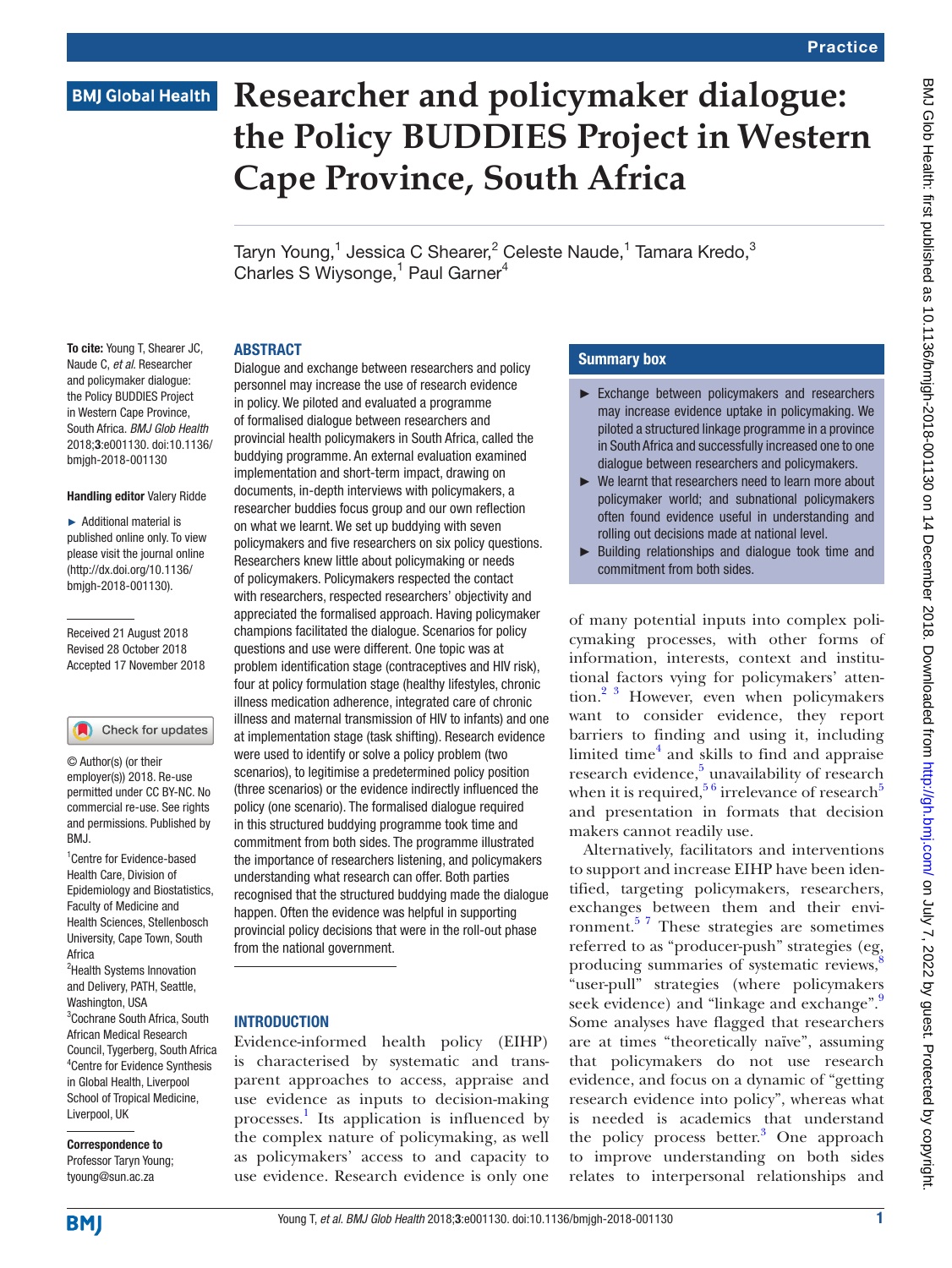BMJ Glob Health: first published as 10.1136/bmigh-2018-001130 on 14 December 2018. Downloaded from http://gh.bmj.com/ on July 7, 2022 by guest. Protected by copyright BMJ Glob Health: first published as 10.1136/bmjgh-2018-001130 on 14 December 2018. Downloaded from <http://gh.bmj.com/> on July 7, 2022 by guest. Protected by copyright

communication between research users and producers,<sup>[5](#page-6-3)</sup> thus fostering knowledge broker strategies<sup>[10](#page-6-7)</sup> and application of network science to identify opportunities for strategic linkages.<sup>11 12</sup>

In our role as researchers in South Africa, working in evidence synthesis and Cochrane, we planned a 2-year project to evaluate a structured linkage approach where researchers were "buddied" or partnered with policymakers (one-to-one) to increase dialogue, with the intention of increasing demand for and uptake of systematic review evidence. Systematic reviews are well recognised as internally valid evidence sources $13$  and efficiencies of their use in policymaking have been argued exten-sively.<sup>[9 13](#page-6-5)</sup> Policy BUilding Demand for evidence in Decision making through Interaction and Enhancing Skills (BUDDIES), funded by the WHO Alliance for Health Policy and System Research, $^{14}$  $^{14}$  $^{14}$  was implemented in full in South Africa and partly in Cameroon. This paper describes implementation in the Western Cape Province, South Africa.

As a baseline, we interviewed health policymakers in the Western Cape to understand policymaking processes, how research evidence may contribute, enablers and barriers to demanding and using evidence during

policymaking (reported by Naude  $2015$ ).<sup>15</sup> Similar to a national-level study, $\frac{16}{16}$  participants outlined complex processes, with research not playing a key role (other drivers include personal expertise, costs and feasibility and preferences of managers). In theory, research evidence can be used at various policy stages: in defining the problem, assessing policy and programme options and identifying implementation considerations.<sup>[9](#page-6-5)</sup> Policymakers however face various barriers to using research.<sup>15</sup> These barriers to using research, like those found by Oliver and colleagues,<sup>5</sup> call for pragmatic solutions, and some have used rapid response services, $^{17}$  including rapid reviews[18](#page-7-1) or communities of practice[.14](#page-6-10) Our objective was to pilot and evaluate a novel intervention to build relationships (termed buddying) between researchers and policymakers to increase the use of evidence in provincial health policy decisions.

#### WHAT DID WE DO?

Based on our baseline research, $15$  we designed the buddying programme, which was implemented in 2014 for 6 months ([figure](#page-1-0) 1). We implemented the programme



- 1) Researcher buddies are experts in evidence-based healthcare and knowledge translation;
- 2) Provincial / sub-national policymakers (health programme managers and coordinators) selected to participate in the programme have priority questions identified through the situational analysis interviews and capacity-building workshops;
- 3) Researcher buddies and policymakers linked 1:1 with the buddy driving the process for the identified question. They met face to face, through email, telephone, text messaging and Skype;
- 4) Researcher buddies document all interactions as well as each case;
- 5) Researcher buddies engaged with each other on a monthly basis to create a researcher support group;
- <span id="page-1-0"></span>Researcher buddies relayed requests to the larger group, and the project team worked 6) together to respond.

Figure 1 Summary of buddying approach.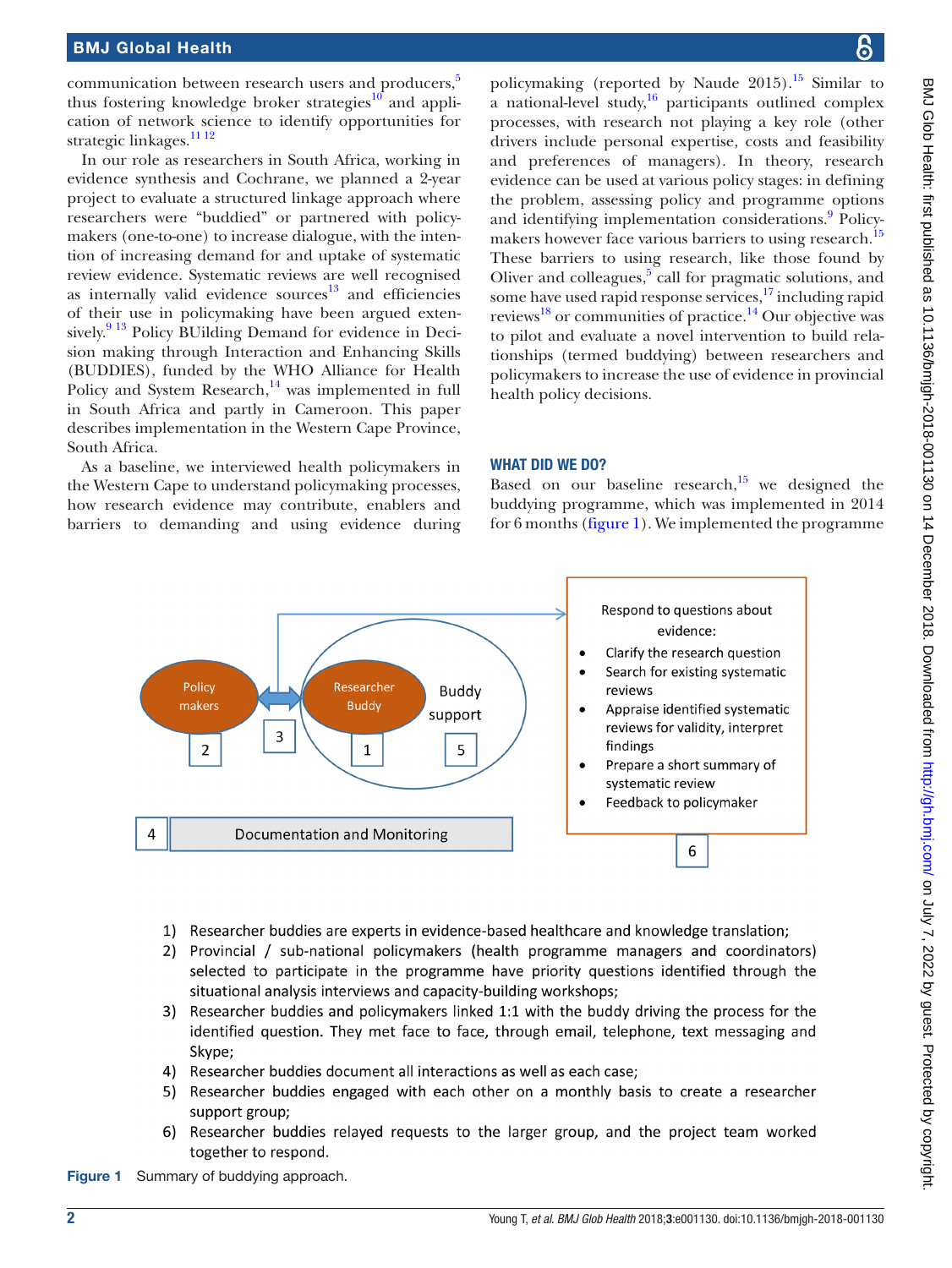in the Western Cape and conducted an external mixedmethods evaluation.

South Africa is a constitutional democracy and consists of three levels of government—national, provincial and local. There are nine provinces, each with its own provincial legislature. Provincial governments, such as the Western Cape, are bound by laws and policies passed at national level but can also develop their own laws and policies within this framework to suit their specific needs. Health infrastructure and services in the Western Cape are generally regarded as better than in most other provinces.

The buddying programme linked provincial policymakers one-to-one with local researchers. This was structured as a programme with a principle of working together on an equal basis, instead of mentorship where an experienced, highly regarded person (the mentor) usually guides another individual (the mentee) in his/ her development. Policymakers working in public health, nutrition, sexually transmitted infection (STI) and HIV-identified relevant policy questions during baseline, $\frac{15}{6}$  and we conducted a workshop for this group on finding, assessing, interpreting and using systematic review evidence. These questions were prioritised through discussion between policymakers and researchers, and became the basis for buddying programme.

Researcher buddies were selected for their experience and expertise in evidence-based healthcare and policy. They were matched with policymakers aligned with their content knowledge for example, for the nutrition-related question, the buddy with nutrition background was linked to the relevant policymaker. While some researchers and some policymakers knew each other personally, there had been no real dialogue between them about policy and research evidence prior to the study. Researcher buddies participated in meetings, conversations, discussions, which were not taking place at baseline. Each researcher buddy initiated and facilitated the dialogue with the policymaker, but also discussed the best approach in relation to the topics with the researcher buddies group (all researchers involved in the programme). The researcher buddies participated in policy workgroups, presented at policy meetings, called and/or emailed their policymaker buddy and related teams from the Western Cape Department of Health. The researcher buddies used a dedicated online website and monthly meetings to ensure consistency of approach, to exchange experiences, to share resources and to reflect on progress and document interactions, reflections and engagements. Some researcher buddies were paid for their role as staff members on the programme. Researcher buddies did not receive formal communication training but were encouraged to use each other as resources and support.

An individual with no previous involvement in the programme (JCS) carried out an external mixed-methods evaluation towards the end of the programme. The evaluation examined how the approach was implemented, barriers and successes during its implementation and

uptake; learning strategies developed during this process and the short-term impact of the programme on policymakers' use of research evidence to inform their decision making. Data were collected in several ways document review of policy and programme documents and researcher buddies' structured reflections; in-depth, semistructured interviews with policymakers and a focus group discussion with researcher buddies ([online supple](https://dx.doi.org/10.1136/bmjgh-2018-001130)[mentary additional file 1](https://dx.doi.org/10.1136/bmjgh-2018-001130): interview guides). All researcher buddies participated. JS conducted the interviews, audio recorded them and an observer took notes. Following interviews, notes were expanded with the aid of the audio recordings. Expanded notes were coded in *AtlasTi* using a predefined codebook based on the evaluation questions and knowledge translation (KT) theory.<sup>2 3 19</sup> Coded data were analysed, with an emphasis on emergent themes, negative data and triangulated across the multiple data sources. Neither the interviewer nor note taker were members of the implementation team. The interviewer identified herself as an "independent evaluator" at the start of each interview.

#### WHAT DID WE FIND?

Seven in-depth, semistructured, in-person interviews and one telephone interview were done with policymakers participating in the programme in Cape Town. The focus group discussion included five researcher buddies.

Document analysis showed that six policymaker-driven questions were tackled by the researchers buddies. Scenarios for evidence requests were different: for some questions, evidence was sought to endorse existing policies and for others, to inform new policy development [\(table](#page-3-0) 1). One topic was at problem identification stage (depo contraceptives and HIV risk), four at policy formulation stage (healthy lifestyles, chronic illness medication adherence, integrated care of chronic illness and maternal transmission of HIV to infants) and one at implementation stage (task shifting). We observed various uses of evidence across the cases according to types of use defined by Beyer and Trice.<sup>20</sup> Three scenarios of symbolic use (use legitimised a predetermined policy position), two of instrumental use (specific, direct use of research evidence to identify or solve a policy problem) and one of conceptual use (the evidence indirectly influenced the policy) [\(table](#page-3-0) 1).

For example, HIV/AIDS and its treatment is a perpetual issue on the policy agenda in Western Cape Province. To extend antiretroviral coverage, shifting responsibility for diagnosis and care from doctors to nurses was an emerging policy issue, leading one policy-maker to request evidence around task shifting [\(table](#page-3-0) 1). After defining the question in a one-to-one meeting, the researcher buddy prepared a summary and sent to the policymaker with the full Cochrane review on the topic in adults and found another review of task shifting in children. On request of the policymaker, three researcher buddies joined a policy forum, provided a formal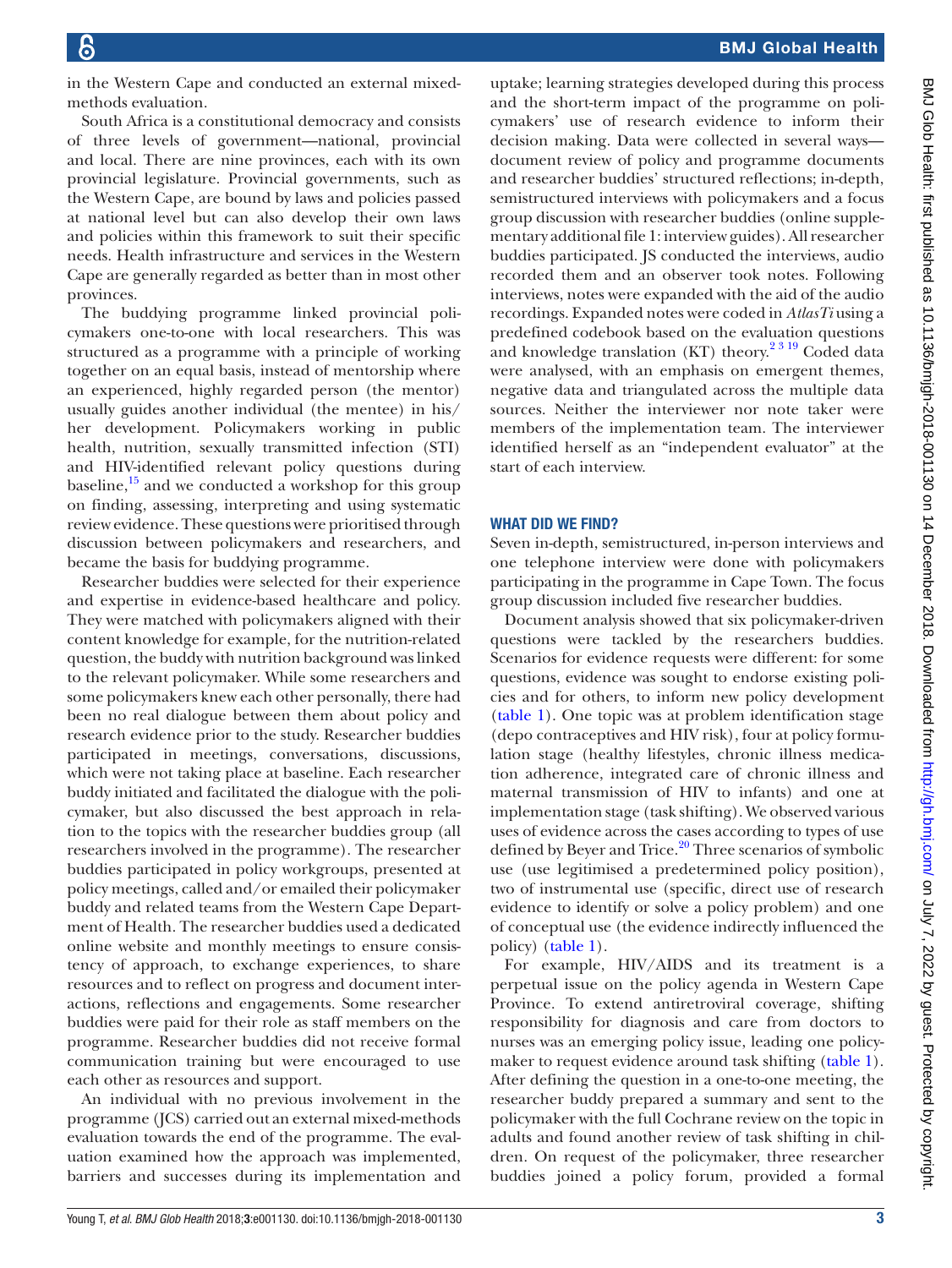<span id="page-3-0"></span>

| Table <sub>1</sub>                                                            |                           | Case studies from the buddying programme (each                                                                                                                                                                         | representing one researcher-policymaker engagement)                                                                                                                                                                                               |                                                                                                                         |                            |                                                                                                                                                                                                                                                                                                                                                                                                                                                                                                                 |
|-------------------------------------------------------------------------------|---------------------------|------------------------------------------------------------------------------------------------------------------------------------------------------------------------------------------------------------------------|---------------------------------------------------------------------------------------------------------------------------------------------------------------------------------------------------------------------------------------------------|-------------------------------------------------------------------------------------------------------------------------|----------------------------|-----------------------------------------------------------------------------------------------------------------------------------------------------------------------------------------------------------------------------------------------------------------------------------------------------------------------------------------------------------------------------------------------------------------------------------------------------------------------------------------------------------------|
| Topic                                                                         | Policy stage              | Policy issue                                                                                                                                                                                                           | Response                                                                                                                                                                                                                                          | Impact                                                                                                                  | Evidence use <sup>20</sup> | Illustrative comments or quote<br>from interviews                                                                                                                                                                                                                                                                                                                                                                                                                                                               |
| medroxyprogesterone<br>risk of HIV acquisition<br>acetate (DMPA) and<br>Depot | identification<br>Problem | province; policymakers requested<br>DMPA most common hormonal<br>a policy statement on the link<br>between HIV acquisition and<br>contraceptive method in the<br>DMPA.                                                 | researcher, the researcher buddy<br>systematic reviews and shared it<br>With the help of a postdoctoral<br>produced a summary of four<br>with the policymakers.                                                                                   | Findings of the systematic Instrumental<br>reviews included in policy<br>statement.                                     |                            | can verify what academics tell us.'<br>[Buddy] is somebody neutral who<br>is an evidence specialist, [buddy]<br>(Policymaker 7)                                                                                                                                                                                                                                                                                                                                                                                 |
| Wellness nutrition<br>guidelines                                              | Formulation               | but wanted evidence on effective<br>had already decided on content,<br>designing implementation plan,<br>to improve healthy eating and<br>increase exercise. Province<br>National government policy<br>implementation. | buddy identified existing reviews<br>implementation. The researcher<br>on content and implementation<br>Researcher buddy advised on<br>programme content initially,<br>and provided oral briefings.<br>and then subsequently on                   | healthy eating guidelines.<br>Some adaptations of the                                                                   | Symbolic                   | on types of interventions to include<br>enhance the included interventions.<br>provide evidence-informed inputs<br>"there was not much scope to<br>and so there was an element of<br>about "endorsing" the included<br>using the evidence to try and<br>In some ways this was also<br>interventions.' (Buddy 5)                                                                                                                                                                                                 |
| Medication adherence<br>for chronic diseases                                  | Formulation               | diseases, including both HIV and<br>increase medication adherence<br>National government policy to<br>non-communicable diseases.<br>among people with chronic                                                          | presented at a high-level meeting<br>Cochrane medication adherence<br>prepared a summary document<br>in the Provincial Department of<br>for discussion, and they jointly<br>interventions review as basis<br>Researcher buddy used the<br>Health. | adherence strategies.<br>Research evidence<br>identified potential                                                      | Instrumental               | being linked to Centre for Evidence<br>Based Healthcare for this purpose,<br>more confident. So you know the<br>confidence in a setting like this is<br>it's not formal academic work, so<br>I feel more comfortable because<br>difference between comfort and<br>for evidence here and there but<br>We [policy-makers] would look<br>they're experts in their field. If i<br>I'd feel comfortable but if I say<br>said "I searched for evidence"<br>I worked with the Centre I feel<br>(Policymaker 3)<br>big. |
| Prevention of mother<br>to child transmission<br>of HIV                       | Formulation               | 2014.<br>mother to child transmission of<br>guidelines for prevention of<br>The 2014 updated nationa<br>HIV were released in June<br>Province adapting it.                                                             | guidelines using the AGREE II<br>feedback on various circulars,<br>most prominently on the draft<br>Researcher buddy provided<br>tool to score the guideline.                                                                                     | from South Africa National<br>were based on the WHO<br>guidelines, and adapted<br>The revised guidelines<br>guidelines. | Symbolic                   | rigour of development, inclusion of<br>additional job aids and increased<br>stakeholders contributed to the<br>more stakeholder participation<br>development of the guidelines,<br>Suggestions included wording<br>change in scope and purpose,<br>(in particular patients), greater<br>editorial independence.<br>transparency for which                                                                                                                                                                       |
|                                                                               |                           |                                                                                                                                                                                                                        |                                                                                                                                                                                                                                                   |                                                                                                                         |                            | Continued                                                                                                                                                                                                                                                                                                                                                                                                                                                                                                       |

န္တ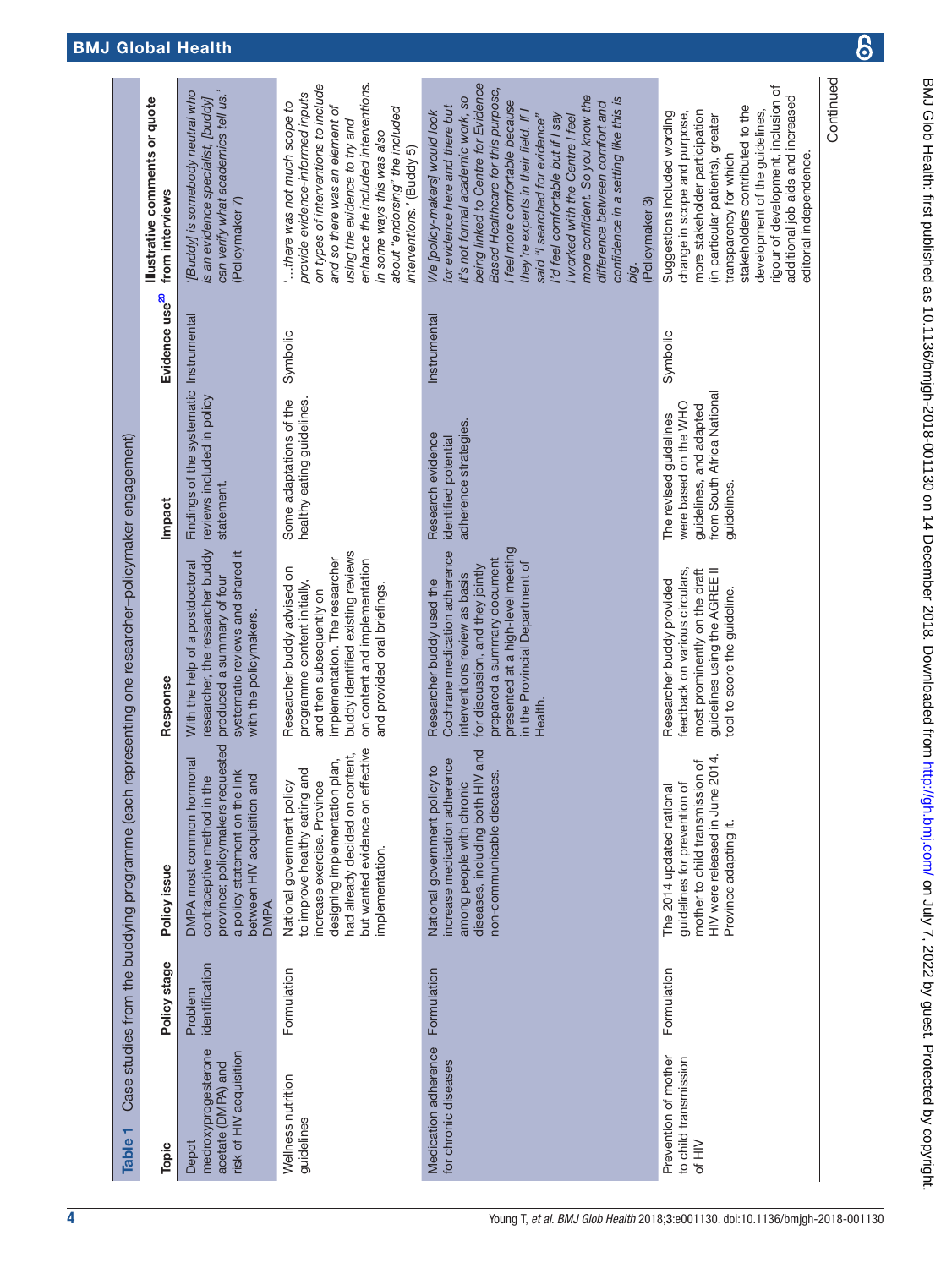| Table 1 Continued                                                                         |              |                                                                                                                                                                                                                                              |                                                                                                                                                                                                                                                                   |                                                                                                                                              |                                            |                                                                                                                                                                                                            |
|-------------------------------------------------------------------------------------------|--------------|----------------------------------------------------------------------------------------------------------------------------------------------------------------------------------------------------------------------------------------------|-------------------------------------------------------------------------------------------------------------------------------------------------------------------------------------------------------------------------------------------------------------------|----------------------------------------------------------------------------------------------------------------------------------------------|--------------------------------------------|------------------------------------------------------------------------------------------------------------------------------------------------------------------------------------------------------------|
| Topic                                                                                     | Policy stage | Policy issue                                                                                                                                                                                                                                 | Response                                                                                                                                                                                                                                                          | Impact                                                                                                                                       | Evidence use <sup>20</sup> from interviews | Illustrative comments or quote                                                                                                                                                                             |
| Integrated care for<br>chronic diseases                                                   | Formulation  | Policy BUDDIES team requesting<br>policymaker reached out to the<br>the best available evidence on<br>due to be updated. Although<br>The existing guidelines were<br>not initially part of the Policy<br>BUDDIES workshop, the<br>the issue. | overview of a systematic review<br>more recent systematic reviews.<br>Researcher buddy provided an<br>of continuity of care, as well as                                                                                                                           | Policymaker found input Conceptual<br>useful.                                                                                                |                                            | The policymaker reported reading<br>were still unable to interpret many<br>finding them helpful, but felt they<br>the inputs from the buddy and<br>of the findings without help.                           |
| therapy (ART) to adults<br>delivering antiretroviral<br>Task shifting for<br>and children |              | manage<br>but the policy had not been<br>Implementation National government policy<br>ART in adults since 2012,<br>gave nurses authority to<br>implemented.                                                                                  | presented an evidence summary<br>question, the researcher buddy<br>review, and another review on<br>Advisory Committee meeting.<br>of the Cochrane task shifting<br>provincial HIV and TB Policy<br>After discussion around the<br>paediatric task shifting, at a | changes that the province<br>helping them support the<br>Policymakers reported<br>this reassured them,<br>had made and were<br>implementing. | Symbolic                                   | The evidence showed that we were<br>doing. The evidence gave us more<br>with what the Western Cape was<br>systematic reviews were aligned<br>on track The scenarios in the<br>confidence.' (Policymaker 1) |
|                                                                                           |              | AGREE II, Appraisal of Guidelines for Research & Evaluation Instrument; BUDDIES, BUilding Demand for evidence in Decision making through Interaction and Enhancing Skills; TB, tuberculosis.                                                 |                                                                                                                                                                                                                                                                   |                                                                                                                                              |                                            |                                                                                                                                                                                                            |

presentation, handouts and participated in discussion of the evidence. At that stage, the policy for task shifting had already been prepared, but not rolled out, and the policymaker and their colleagues reported relief that the evidence supported the current draft policy.

Another policy considered was about improving healthy eating and exercise ([table](#page-3-0) 1). The researcher buddy identified existing reviews and described this evidence at meetings "to start sensitising (the policymaker) and others about the role of systematic review evidence in decision making." As interventions had already been decided on, it limited the possibility of evidence being used instrumentally $^{20}$  (ie, direct use of research evidence to identify or solve a policy problem). However, it helped with design of some specific components, such as the catering guidelines. The researcher continued engaging as a core member of a task team on wellness.

For both, the policy questions on hormonal contraception and HIV acquisition and adherence to chronic medication [\(table](#page-3-0) 1), researcher buddies and policymakers worked together to prepare policy statements. Changes in their government position or time away from work were realities with a system of one to one partnerships. These delayed or simply led to discontinuation of the collaborative work.

Interviewed policy buddies reported that they recognised and valued evidence-informed policymaking. Lack of time, limited or no access to research databases and limited capacity to interpret research evidence, all highlighted during the situational analysis, $\frac{15}{15}$  made the buddying programme an opportunity for policymakers to access relevant research evidence from the researcher buddies.

Policymakers found evidence particularly useful when it backed up decisions that were not universally agreed on by all policy stakeholders, or to provide confidence when challenging existing policies. The researchers most often presented research evidence describing the effectiveness of different interventions and strategies. Policymakers, on the other hand, were curious to see other policy models, and wanted evidence on operational, implemen tation and organisational strategies for interventions.

The policy makers reported the researcher buddies as thoughtful and independent. Individual researcher buddies varied in terms of how much time they spent working with and responding to questions by policymakers. Some researcher buddies reported sending evidence, or question clarifications, and never hearing back, while others established further linkages at both provincial and national levels.

#### WHAT DID WE LEARN?

While the mantra of EIHP may be growing in popu larity, [5](#page-6-3) the problem of "privileging academics' research priorities"<sup>[3](#page-6-6)</sup> remains a problem. We piloted the buddying programme to build relationships between policymakers and researchers<sup>5</sup> and to help researchers and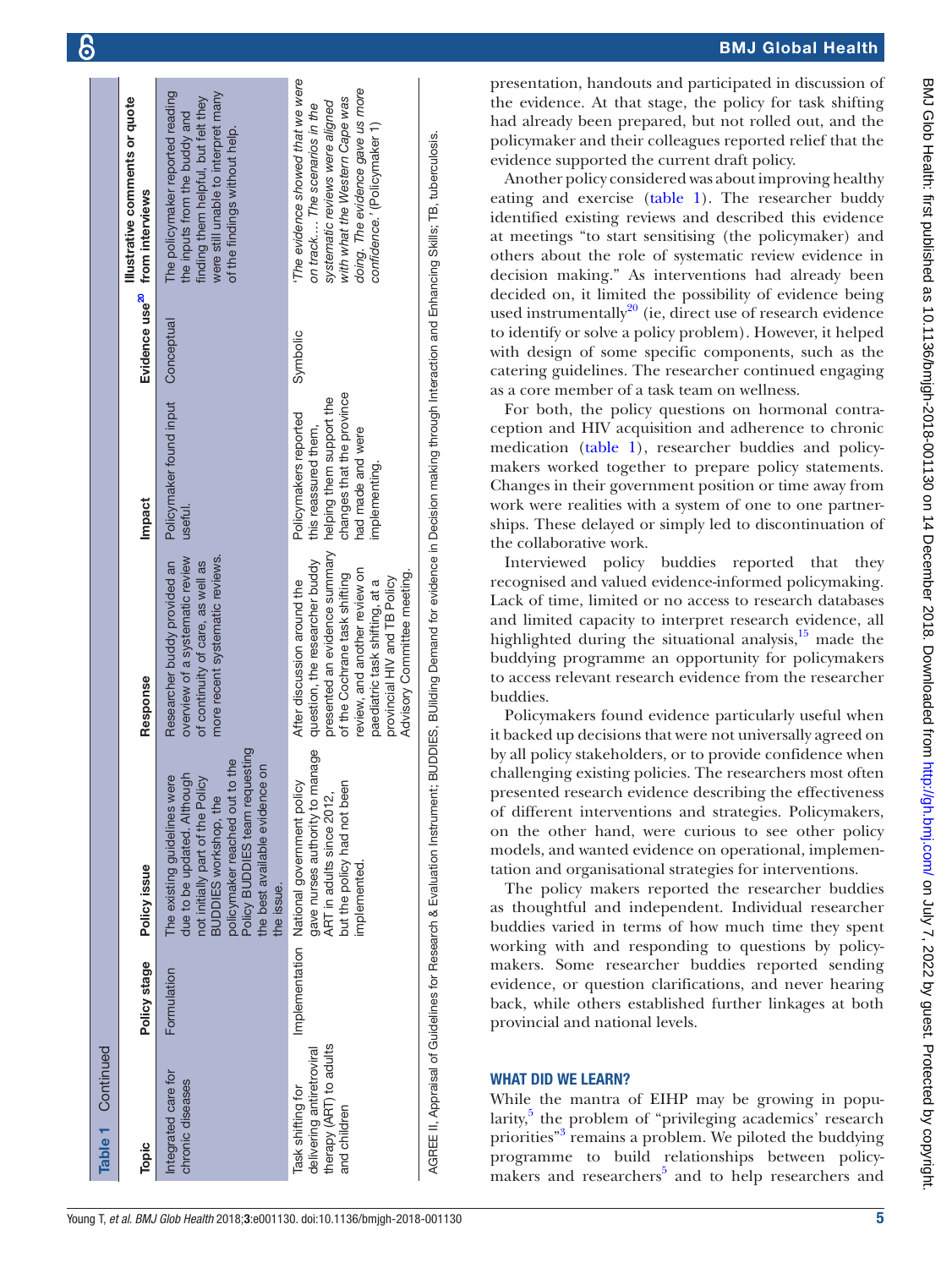#### Box 1 Lessons learnt

- <span id="page-5-0"></span>► Researchers have a lot to learn about policymaking.
- ► Policy questions are not only about effects—other types of questions are equally important.
- ► Policymakers respect researchers' objectivity.
- ► A structured relationship opened the door.
- ► Responding to policymakers is time consuming and requires flexibility.
- ► Having champions appears to facilitate the dialogue.
- ► Having a support network helped researchers respond.
- Continued researcher-policymaker engagement to promote evidence-informed policymaking cannot be sustained without dedicated time and resources

policymakers work together.<sup>11 12</sup> At the outset to the programme, researcher buddies were somewhat naïve. They believed that health decision makers were not using systematic reviews of research evidence sufficiently, and that the programme would help policymakers to find and use them, in linear, "getting evidence into policy" approach. However, the programme helped to reflect on these assumptions  $(box 1 and box 2)$  $(box 1 and box 2)$  $(box 1 and box 2)$ .

#### Researchers have much to learn

As researchers, we started the programme believing all health workers should be using systematic reviews, and that the programme would simply help policymakers to find and use them. Through the programme, we realised that systematic review evidence is one input into policymaking, and other factors such as cost, feasibility and politics play important roles. As researcher buddies,

#### Box 2 Illustrative quotes of lessons learnt

<span id="page-5-1"></span>*'As a buddy, I learnt that we have much to learn about decisionmaking in our government environment*.' (Researcher buddy 5)

'*It takes a lot of time just to talk and build relationships. One week, for example, I felt I didn't get any work done, because all I did was talk. But actually I did because I was building relationships. Just talking does achieve a lot, but it takes time*.' (Researcher buddies' Focus group discussion)

*Buddying taught me that when engaging with policymakers about evidence, one needs to be flexible and depending on the nature and format of the engagement, one needs to try and find the most feasible mode of communicating the evidence. This often means that you need to not be constrained by a stringent "one size fits all" theoretical approach, but rather 'think on your feet' and be less prescriptive about how evidence should inform decisions*. (Researcher buddy 5)

*The policy-maker and researchers speak different languages, particularly if not both familiar with evidence-informed policy-making concepts*. (Researcher buddy 3)

*We don't have their capacity/skills and they don't have ours. The linkage is the key to make the process smoother*. (Researcher buddies Focus group discussion)

we need to learn more about the policymaking world. Linking with policymakers helped us to understand the policymaking processes and how to be more helpful, and flexible, when communicating research.

#### Policy questions are often not about effects

While the researcher buddies focus was on effects of interventions and often used the Population, Intervention, Comparison, Outcome "PICO" framework) to phrase clear questions, the questions from policymakers were not just about interventions and their effectiveness. Examples of such questions—Why are males not coming for medical male circumcision to reduce HIV and STI infections? Does service redesign lead to an integrated care pathway? This led us to realise that many of policymakers' most pressing questions are complex, related to health systems or implementation, and thus may require new ways of reviewing and presenting evidence.

#### Policymakers respect researchers' objectivity

Policymakers reported strong levels of trust for their researcher buddies, in large part due to their perceived objectivity and neutrality. '*[Buddy] is somebody neutral who is an evidence specialist, [buddy] can verify what academics tell us.'* (Policymaker 7)

#### Buddying is time consuming and requires flexibility

Both parties reported challenges in scheduling time with each other. Policymakers would often reschedule planned meetings due to last-minute conflicts inherent to their roles. Researchers did not anticipate this and were not used to this. Researcher buddies were not prepared for the considerable amount of time it took to build trust and relationships. Researchers had to be flexible and adaptable.

#### Having policymaker champions facilitates the dialogue

The role of policy 'champions'—those who would be invested in using evidence and incorporating the researcher into their work—in driving policies was clearly important and noted by both policymakers and researchers. Because the programme worked with individuals, the loss of a given individual, as happened in one case study, meant *"you have to start again from scratch"* (researcher buddy 6).

#### The researcher support network helped

Researcher buddies commented that they appreciated the opportunity to meet monthly with each other and troubleshoot. All researcher buddies reported exchanging evidence with each other during these meetings and helping each other address policymakers' questions. In this way, the researcher buddies were fully networked.

#### The programme's structured relationship opened the door

Policymakers liked the contact with the researchers, saying it opened a door and removed barriers to entry in asking researchers questions; and helped them structure time in their diaries to participate. The research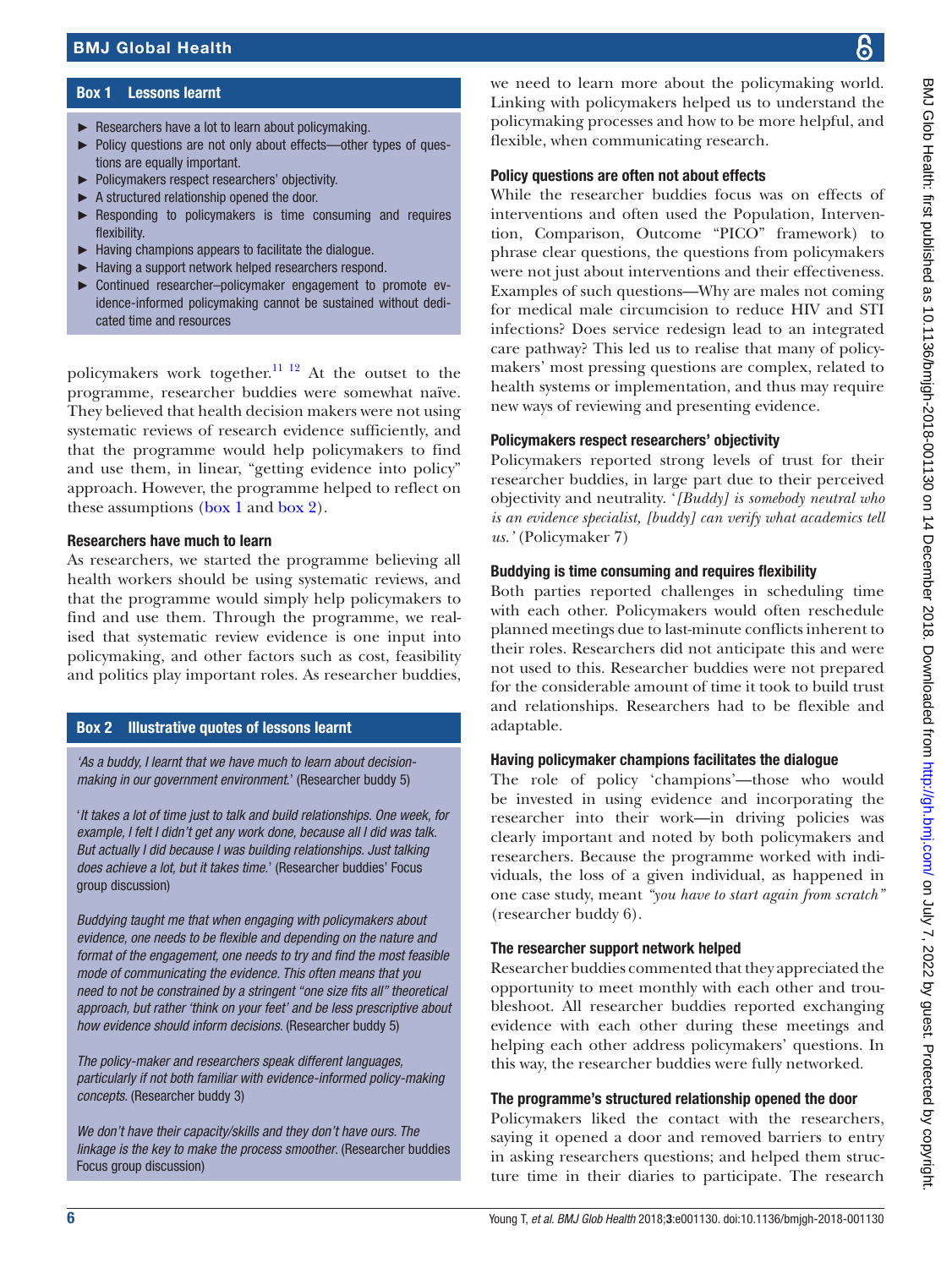team was from known units promoting evidence-based practices, which may have influenced how policy buddies responded. However, both researchers and policymakers noted that without the structured mechanism for engagement, they would be less likely to request assistance (policymakers) and would be less timely in their provision of assistance (researchers).

#### **CONCLUSION**

Barriers to finding and using research evidence in deci-sion making include limited time<sup>[4](#page-6-2)</sup> and skills to find and appraise research evidence,<sup>[5](#page-6-3)</sup> unavailability of research when it is required,<sup>[5](#page-6-3)621</sup> irrelevance of research<sup>5</sup> and presentation in formats that decision makers cannot readily use.<sup>21 22</sup> Drawing on theoretical frameworks to promote KT and EIHP, $^{2}$  <sup>23</sup> there are increasing initiatives $1417$  being implemented and evaluated to address these barriers keeping in mind that policymaker questions move beyond effects of interventions to questions about implementation and contextual relevance.<sup>[24](#page-7-4)</sup>

Studies have mapped existing relationships between researchers and decision makers, $\frac{11}{25}$  and surveyed academics to identify factors influencing engagements between academics and public health decision makers.<sup>26</sup> Many have called for initiatives to build relationships, $2^7$  some have tried mentorship<sup>[28](#page-7-7)</sup> but few have implemented and evaluated strategies to build relationships between policymakers and researchers.

We found that building relationships and dialogue took time and required flexibility and commitment from both sides. Our buddying programme built and strengthened relationships between policymakers and researchers, helped researchers to work with policymakers and to learn how they might be helpful. Both parties recognised that the structured buddying made the dialogue happen. The programme was implemented at subnational level, which also meant that many policy frameworks had already been developed at the national level for provincial policymakers to adapt them, thus reducing incentives (and opportunities) for true instrumental use $^{20}$  of evidence. Often the evidence was helpful in supporting provincial policy decisions that were in the roll-out phase from the national government.

We would encourage small-scale projects that set parameters for structured engagements such as this, as they help researchers to understand the information requirements of policymakers, enhance dialogue and build relationships that ultimately benefit both groups.

Acknowledgements The Policy BUDDIES project was a collaborative project by Centre for Evidence-based Health Care [\(www.sun.ac.za/cebhc\)](www.sun.ac.za/cebhc); Health Systems and Services Research Unit, Stellenbosch University; Cochrane South Africa [\(www.](www.mrc.ac.za/cochrane/cochrane.htm) [mrc.ac.za/cochrane/cochrane.htm](www.mrc.ac.za/cochrane/cochrane.htm)); Liverpool School of Tropical Medicine [\(www.](www.evidence4health.org) [evidence4health.org\)](www.evidence4health.org) and Centre for the Development of Best Practices in Health, Cameroon. We acknowledge all the researchers and policymakers.

Contributors TY: led the conceptualisation and implementation of the Policy BUDDIES project. CN, TK, CW, PG: were part of the project implementation. JS: conducted the independent evaluation of the project. TY: drafted the manuscript and all authors provided input. All authors have approved the manuscript.

Funding This project was supported by the Alliance for Health Policy and System Research, World Health Organisation. Paul Garner, Taryn Young and Celeste Naude were partly supported by the Effective Health Care Research Consortium funded by UK aid from the UK Government for the benefit of developing countries (grant: 5242).

Disclaimer The views expressed in this publication do not necessarily reflect UK government policy.

Competing interests Taryn Young, Celeste Naude, Tamara Kredo, Charles Wiysonge and Paul Garner are identified with Cochrane. All receive grant money from public bodies based on activities related to producing systematic reviews and promoting their uptake.

Ethics approval Stellenbosch University Health Research Ethics Committee provided ethical approval (N13/02/021). All participants gave written informed consent.

Provenance and peer review Not commissioned; externally peer reviewed.

Data sharing statement The datasets generated and/or analysed during the current study are available from the corresponding author on reasonable request.

Open access This is an open access article distributed in accordance with the Creative Commons Attribution Non Commercial (CC BY-NC 4.0) license, which permits others to distribute, remix, adapt, build upon this work non-commercially, and license their derivative works on different terms, provided the original work is properly cited, appropriate credit is given, any changes made indicated, and the use is non-commercial. See: <http://creativecommons.org/licenses/by-nc/4.0/>

#### **REFERENCES**

- <span id="page-6-0"></span>1. Oxman AD, Lavis JN, Lewin S, *et al*. SUPPORT Tools for evidenceinformed health Policymaking (STP) 1: What is evidence-informed policymaking? *[Health Res Policy Syst](http://dx.doi.org/10.1186/1478-4505-7-S1-S1)* 2009;7(Suppl 1):S1.
- <span id="page-6-1"></span>2. Contandriopoulos D, Lemire M, Denis JL, *et al*. Knowledge exchange processes in organizations and policy arenas: a narrative systematic review of the literature. *[Milbank Q](http://dx.doi.org/10.1111/j.1468-0009.2010.00608.x)* 2010;88:444–83.
- <span id="page-6-6"></span>3. Oliver K, Lorenc T, Innvær S. New directions in evidence-based policy research: a critical analysis of the literature. *[Health Res Policy](http://dx.doi.org/10.1186/1478-4505-12-34)  [Syst](http://dx.doi.org/10.1186/1478-4505-12-34)* 2014;12:34.
- <span id="page-6-2"></span>4. Gollust SE, Seymour JW, Pany MJ, *et al*. Mutual Distrust: Perspectives From Researchers and Policy Makers on the Research to Policy Gap in 2013 and Recommendations for the Future. *[Inquiry](http://dx.doi.org/10.1177/0046958017705465)* 2017;54:46958017705465.
- <span id="page-6-3"></span>5. Oliver K, Innvar S, Lorenc T, *et al*. A systematic review of barriers to and facilitators of the use of evidence by policymakers. *[BMC Health](http://dx.doi.org/10.1186/1472-6963-14-2)  [Serv Res](http://dx.doi.org/10.1186/1472-6963-14-2)* 2014;14:2.
- 6. Orton L, Lloyd-Williams F, Taylor-Robinson D, *et al*. The use of research evidence in public health decision making processes: systematic review. *[PLoS One](http://dx.doi.org/10.1371/journal.pone.0021704)* 2011;6:e21704.
- 7. Lavis JN, Lomas J, Hamid M, *et al*. Assessing country-level efforts to link research to action. *[Bull World Health Organ](http://dx.doi.org/10.2471/BLT.06.030312)* 2006;84:620–8.
- <span id="page-6-4"></span>8. Rosenbaum SE, Glenton C, Wiysonge CS, *et al*. Evidence summaries tailored to health policy-makers in low- and middleincome countries. *[Bull World Health Organ](http://dx.doi.org/10.2471/BLT.10.075481)* 2011;89:54–61.
- <span id="page-6-5"></span>9. Lavis JN. How can we support the use of systematic reviews in policymaking? *[PLoS Med](http://dx.doi.org/10.1371/journal.pmed.1000141)* 2009;6:e1000141.
- <span id="page-6-7"></span>10. Lomas J. The in-between world of knowledge brokering. *[BMJ](http://dx.doi.org/10.1136/bmj.39038.593380.AE)* 2007;334:129–32.
- <span id="page-6-8"></span>11. Shearer JC, Dion M, Lavis JN. Exchanging and using research evidence in health policy networks: a statistical network analysis. *[Implement Sci](http://dx.doi.org/10.1186/s13012-014-0126-8)* 2014;9:126.
- 12. Yousefi-Nooraie R, Dobbins M, Marin A. Social and organizational factors affecting implementation of evidence-informed practice in a public health department in Ontario: a network modelling approach. *[Implement Sci](http://dx.doi.org/10.1186/1748-5908-9-29)* 2014;9:29.
- <span id="page-6-9"></span>13. Lavis J, Davies H, Oxman A, *et al*. Towards systematic reviews that inform health care management and policy-making. *[J Health Serv](http://dx.doi.org/10.1258/1355819054308549)  [Res Policy](http://dx.doi.org/10.1258/1355819054308549)* 2005;10(Suppl 1):35–48.
- <span id="page-6-10"></span>14. Langlois EV, Becerril Montekio V, Young T, *et al*. Enhancing evidence informed policymaking in complex health systems: lessons from multi-site collaborative approaches. *[Health Res Policy Syst](http://dx.doi.org/10.1186/s12961-016-0089-0)* 2016;14:20.
- <span id="page-6-11"></span>15. Naude CE, Zani B, Ongolo-Zogo P, *et al*. Research evidence and policy: qualitative study in selected provinces in South Africa and Cameroon. *[Implement Sci](http://dx.doi.org/10.1186/s13012-015-0315-0)* 2015;10:126.
- <span id="page-6-12"></span>16. Paine Cronin G, Sadan M. Use of evidence in policy making in South Africa: An exploratory study of attitudes of senior government officials. *[African Evaluation Journal](http://dx.doi.org/10.4102/aej.v3i1.145)* 2015;3.